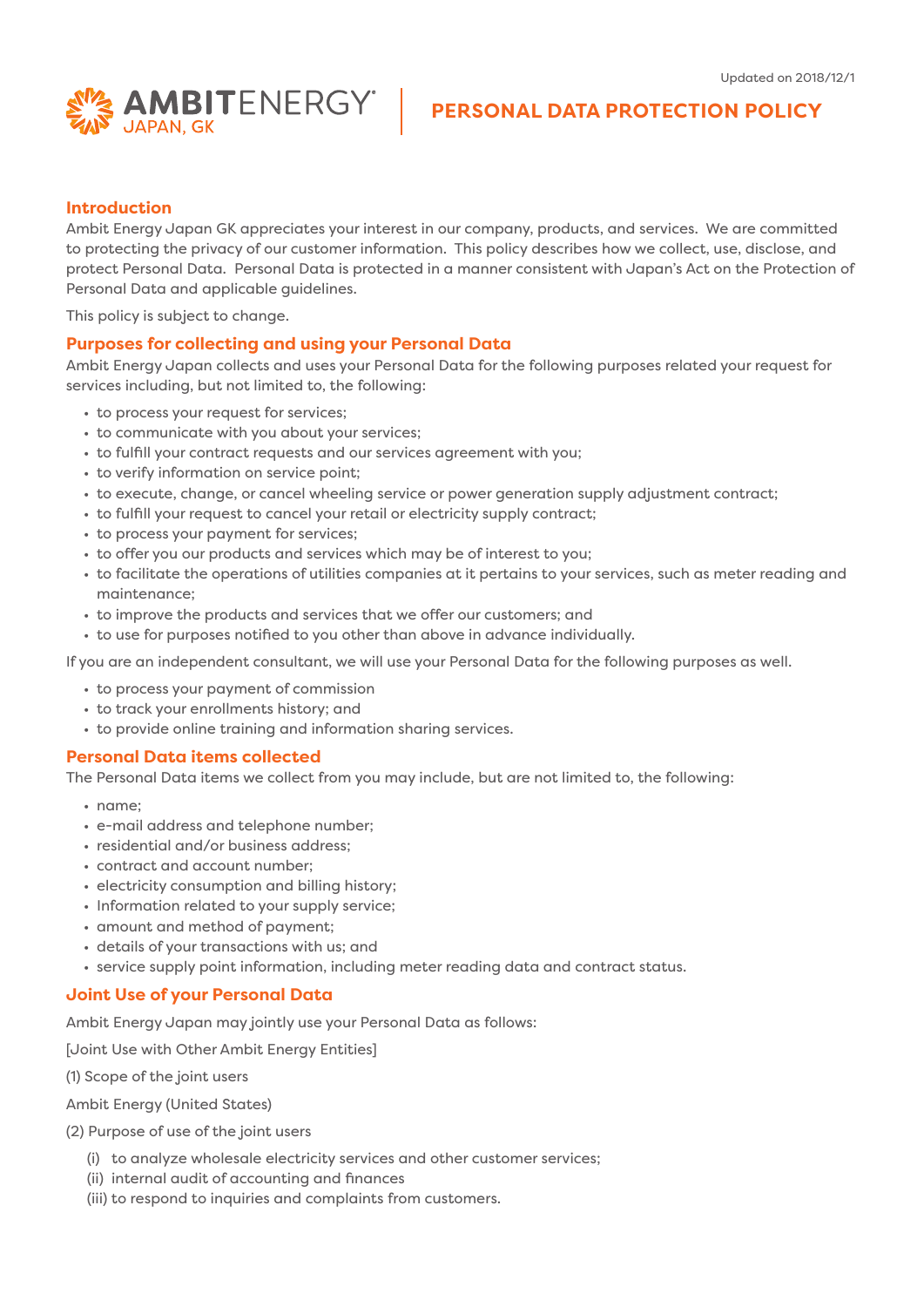## (3) Jointly used items of personal data

- name;
- e-mail address and telephone number;
- residential and/or business address;
- account number;
- (in case you are an independent consultant) consultant ID number;
- electricity consumption and billing history;
- Information related to your supply service;
- amount and method of payment;
- details of your transactions with us;
- service supply point information, including meter reading data and contract status; and
- inquiries and complaints from customers.

(4) Person responsible for the management of personal data

## Ambit Energy Japan

[Joint Use with Other Utility Companies]

(1) Scope of the joint users  $(1)$ 

- Retail Electricity Providers (\*2);
- General Electric Utility (\*3);
- OCCTO;
- Demand Suppression contractor<sup>(\*4)</sup>

(2) Purpose of use of the joint users

Executing, changing or canceling Wheeling Service Contract or Electric Energy Supply Adjustment Contract (hereinafter "Wheeling Service and Other Contracts").

Drop Request for Retail Supply Contract (including contracts on isolated island supply and universal services) or Electricity Supply Contract (hereinafter "Retail Supply and Other Contracts"). (\*5)

Verifying information on Service (Supply) Point.

General Electric Utility's operations such as meter reading, maintenance, inspection and replacement of equipment, equipment investigations including outage and disaster investigations, and others based on Wheeling Service and Other Contracts.

For carrying out work related to negawatts transaction.

(3) Jointly used items of personal data

Basic Information: Name, address, telephone number and contract number of Retail Supply and Other Contracts.

Service (Supply) Point Information: Supply area of General Electric Utility on Wheeling Service and Other Contracts, isolated island provisions eligibility, Service (Supply) Point ID Number, wheeling contract volume, maximum value of current, intra-area transmission service menu, power factor, supply method, wheeling contract decision method, instrument information, service pole number, availability of system interconnection equipment, wheeling contract transfer date, meter reading date, contract status, and drop method.

Information related to negawatts transaction: Power generation sales volume, demand procurement volume, demand suppression volume, baseline.

(4) Person responsible for the management of personal information

Basic Information: Retail Electricity Provider or General Electric Utility on Retail Supply and Other Contracts (exception: General Electric Utility for basic information about customers with isolation island supply or universal services).

Service (Supply) Point Information: General Electric Utility whose supply area covers the service (supply) point.

Information related to negawatts transaction: Demand Suppression contractor.

\*1 We will jointly use the customers' Personal Data with the limited entities that are necessary for the joint use purposes. Your Personal Data will not be shared necessarily with all Retail Electricity Providers, General Electric Utilities and Demand Suppression contractor.